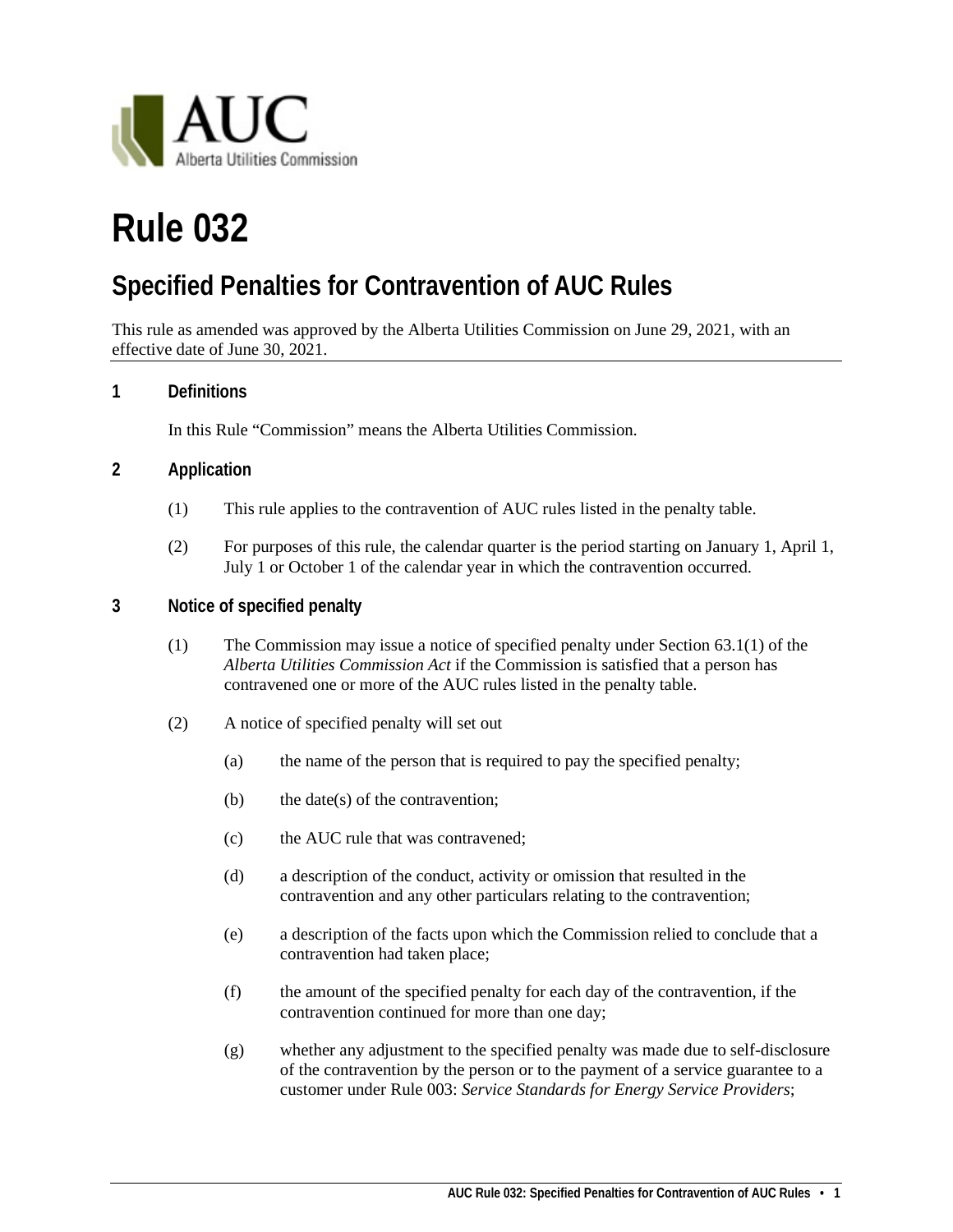- (h) the date, no less than 30 days from the date of issuance, on which the payment of the specified penalty is due and to whom the amount or any part of the amount of the specified penalty is payable;
- (i) a notice that failure to pay the specified penalty will result in a hearing or other proceeding before the Commission; and
- (j) information about how a person that disputes the issuing of the notice may notify the Commission of such dispute and that a hearing or other proceeding before the Commission will result.
- (3) The Commission shall send the notice of specified penalty to the person in the position identified in the penalty table.
- (4) The Commission must issue a notice of specified penalty within
	- (a) two years after the date on which the Commission first knew, or in the circumstances ought to have known of the contravention; or
	- (b) four years after the date on which the contravention occurred;

whichever period expires first.

#### **4 Factors to be considered**

In making a decision on whether to issue a specified penalty, the Commission may consider the following

- (a) the impact on any customer adversely affected by the contravention;
- (b) the number of customers affected by the contravention;
- (c) the timeliness of the action taken by the person who committed the contravention to address the conduct, activity or omission that resulted in the contravention;
- (d) the level of satisfaction of the customer(s) affected by the contravention resulting from any action taken by the person who committed the contravention;
- (e) if the conduct, action, or omission that resulted in the contravention was an isolated instance or a recurring problem; or
- (f) any action taken by the person who committed the contravention to ensure compliance in the future.

#### **5 Penalty assessment**

- (1) The Commission shall determine the amount of the specified penalty in accordance with this section and the penalty table.
- (2) For contraventions of the AUC rules listed in the penalty table, the Commission will escalate the amount of the specified penalty at the level of reoccurrence in the penalty table, in accordance with the number of contraventions, which have been issued in the calendar quarter.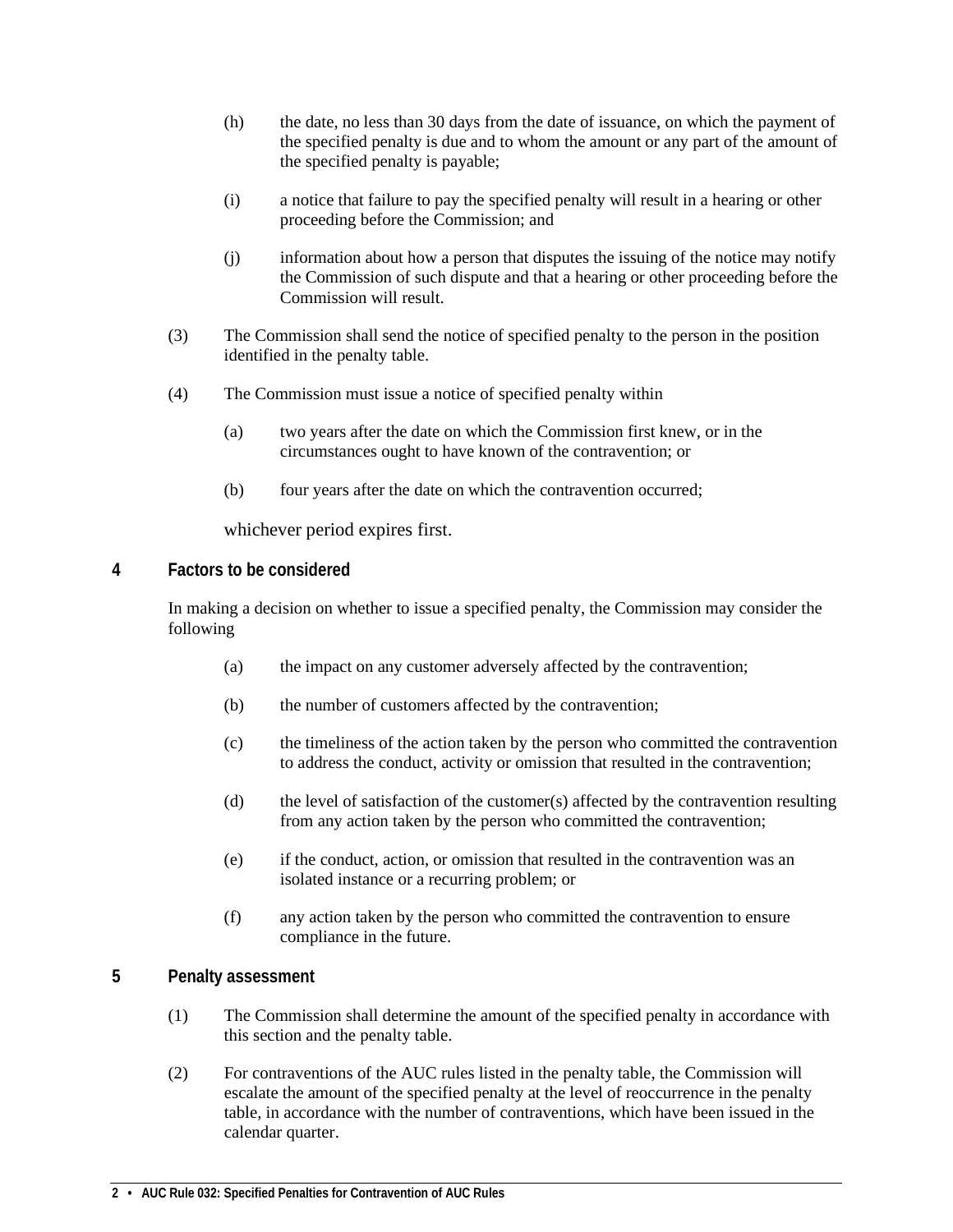- (3) When a service guarantee has been paid to a customer in accordance with Rule 003, the Commission will reduce the specified penalty by that amount.
- (4) When a person voluntarily discloses that it has contravened an AUC rule listed in the penalty table, the Commission shall determine the amount of the specified penalty in accordance with this section and the penalty table and may reduce the amount of the specified penalty by 50 per cent.
- (5) A self-disclosure statement referred to in Section 5(4) must
	- (a) be made in writing to the Commission prior to the Commission becoming aware of the contravention;
	- (b) include the name, address, site identification number, telephone number and email address of the customer;
	- (c) describe in detail:
		- i. the contravention, including the AUC rule that was contravened;
		- ii. the date and duration of the contravention;
		- iii. a description of the conduct, activity or omission that resulted in the contravention;
		- iv. sufficient information to understand the circumstances of how and why the contravention occurred;
		- v. whether any harm resulted from the contravention, and if so, the extent of the harm.
	- (d) provide any other mitigating or aggravating factors or information that the person considers relevant to the events that took place.

#### **6 Posting of notice of specified penalty**

- (1) The Commission will make public any notice of specified penalty issued for a contravention of AUC rules under Section 63.1(1) of the *Alberta Utilities Commission Act* as soon as practicable after the notice of specified penalty is issued and will post the notice on the Commission's website.
- (2) Where a person has failed to pay the specified penalty or a person disputes the notice of specified penalty, the Commission will
	- (a) indicate on its website that the specified penalty has not been paid or that the notice of specified penalty is being disputed; and
	- (b) once the Commission has held a hearing on a disputed specified penalty and rendered a decision with respect to the specified penalty, post a link to the Commission's decision on its website.